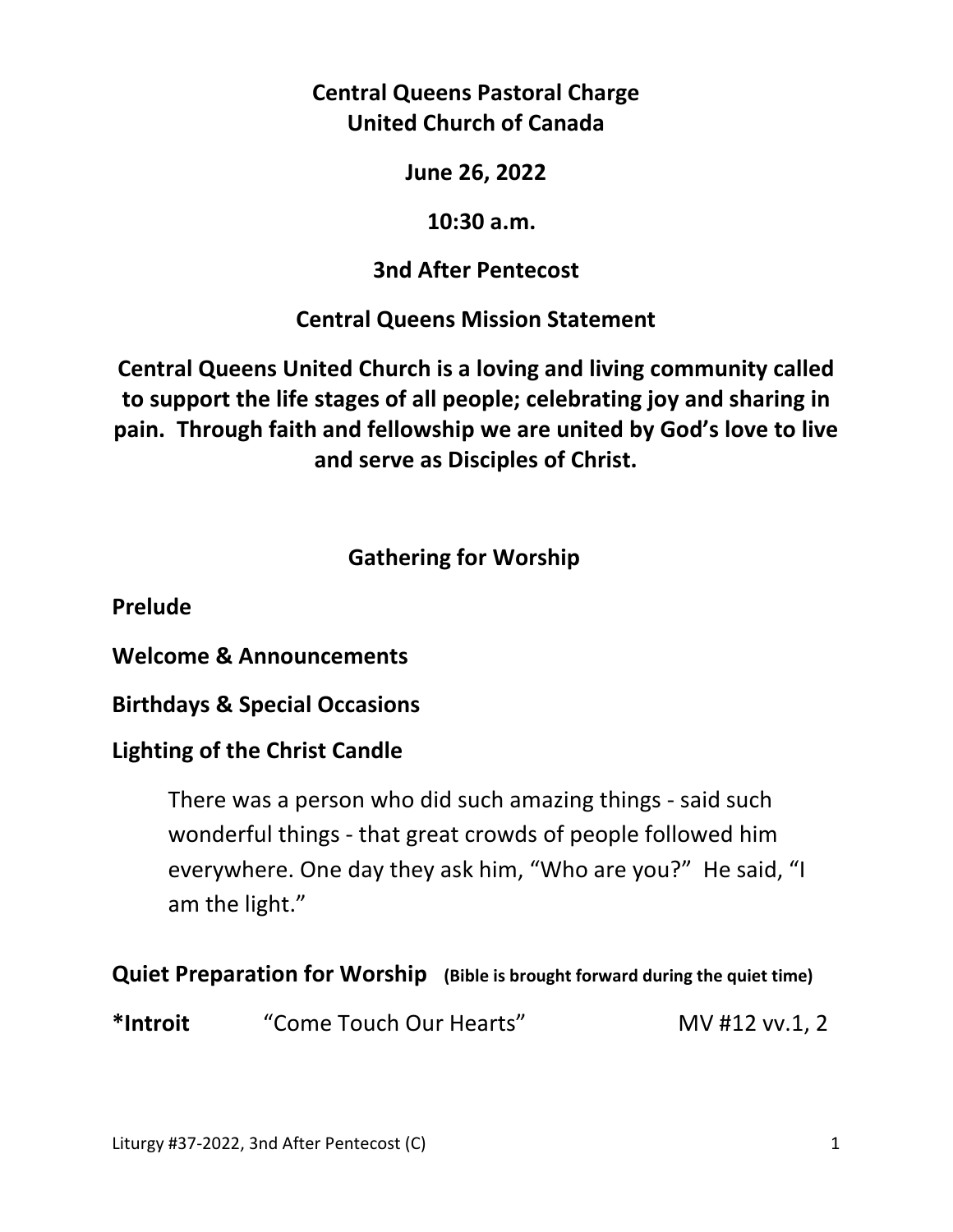# **Call to Worship**

Holy one, in ancient days you called, and brave, frightened, ordinary folk answered. **They served you well.**  In recent days, new challenges emerged, and you called out, and brave, frightened, ordinary folk answered.  **They served you well.**  In our days, we see challenges and problems on a new, different scale: complex webs of greed and inequality, prejudice and unfairness, waste and miserliness, Ignorance.  **Could we be the brave, frightened, ordinary people you have called to serve you?**  In this time of worship, may we hear the call of God to our lives this day. Let us worship God! **\*Hymn** "All Creatures of Our God and King" VU #217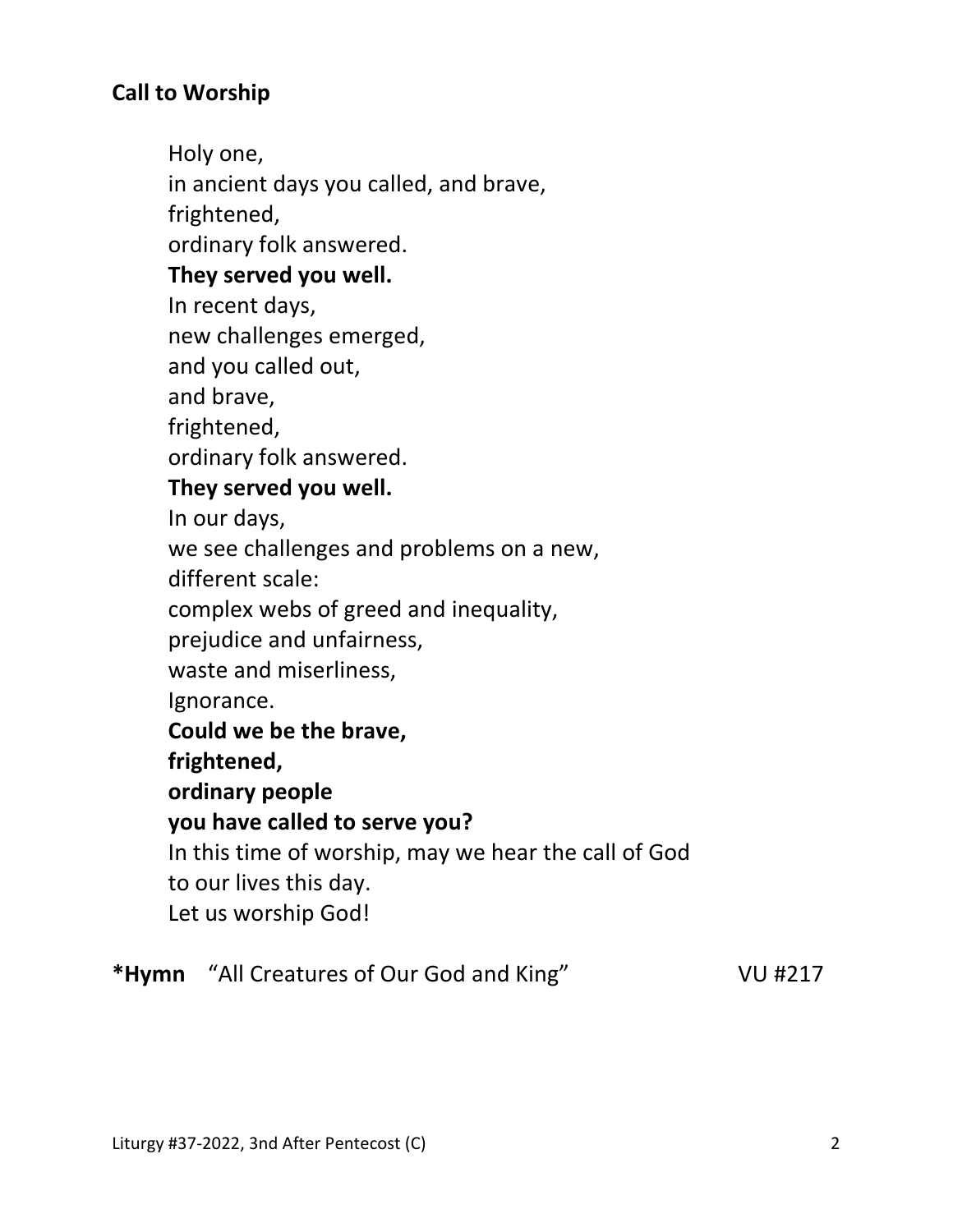**Opening Prayer** 

 **Moving, growing God, we greet you this day. For the places and the people in which we have glimpsed you, we give you thanks. Prepare us to see you again, to see you anew. Help us to meet you, follow you, serve you in all your many disguises. Help us to discern your artful, loving, giving, compelling presence.** 

With Jesus, we share in the ancient prayer…

### **Lord's Prayer**

**Our Father, which art in heaven, hallowed be thy name. Thy Kingdom come, thy will be done on earth, as it is in heaven. Give us this day our daily bread; and forgive us our trespasses, as we forgive those who trespass against us; and lead us not into temptation, but deliver us from evil. For thine is the kingdom, the power, and the glory, for ever and ever. Amen.**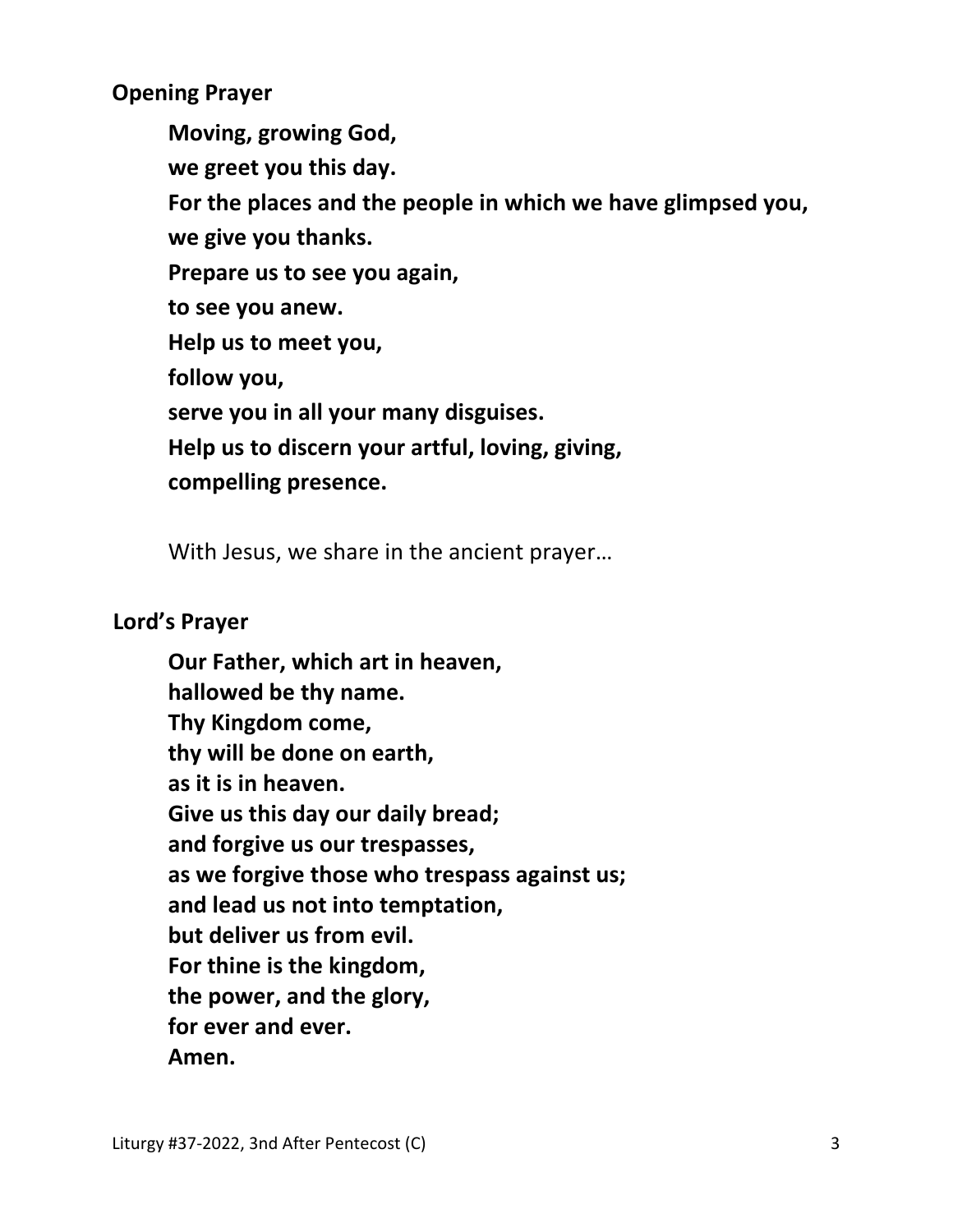| Psalm 77:1-2, 11-20                | VU #791             |  |  |
|------------------------------------|---------------------|--|--|
| <b>*Hymn</b> "I Am a Child of God" | MV #157 vv. 1, 2, 3 |  |  |
| <b>All God's Children</b>          |                     |  |  |
| <b>*Hymn</b> "I Am a Child of God" | MV #157 vv. 4, 5    |  |  |
|                                    |                     |  |  |

**Call to Confession** 

### **Prayer for Transformation and New Life**

 **Holy One, forgive us that when we could have said something and did not; when we could have done something and held back; when we feared the future, and did not act in the present; when we protected ourselves, and did not listen to your call. Help us, Holy One, to look, to listen, to perceive your Spirit's movement in the world. Part the waters of our reluctance. Lead us forward. Amen.** 

# **Assurance of Amazing Love**

 God gives us a place to stand. God gives us the grace to name our failings and to begin again.

**In God's grace, we are made free! God be praised. Amen.**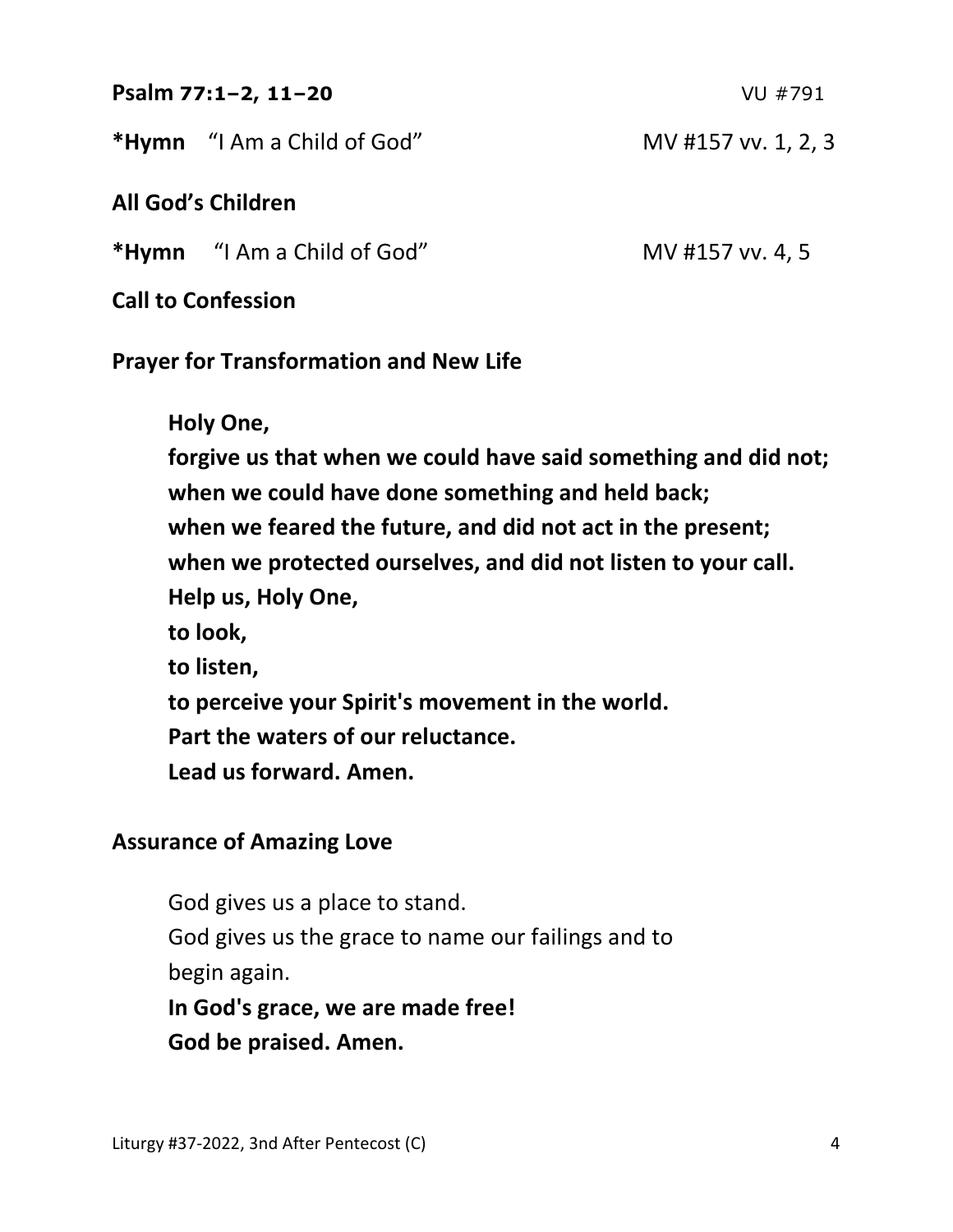## **Presentation of Our Gifts**

#### **Invitation to Generosity**

 Jesus invites us to follow him in all ways, including the use and sharing of our resources. An accounting of our time, talent, and treasure that reflects our active citizenship in the kindom brings glory to the Holy One. These seeds bear fruit.

### **Offertory**

| *Presentation of Offering | "You Nourish Us" | VU #545 |
|---------------------------|------------------|---------|
|---------------------------|------------------|---------|

### **Offertory Prayer**

 **Loving God, you offer us gifts beyond price: gifts of skills and time and love. We gratefully receive these and in turn offer you back a portion. Bless our offerings. May they go through this place and out into the world, to continue your work of peace, justice and mercy. Amen.**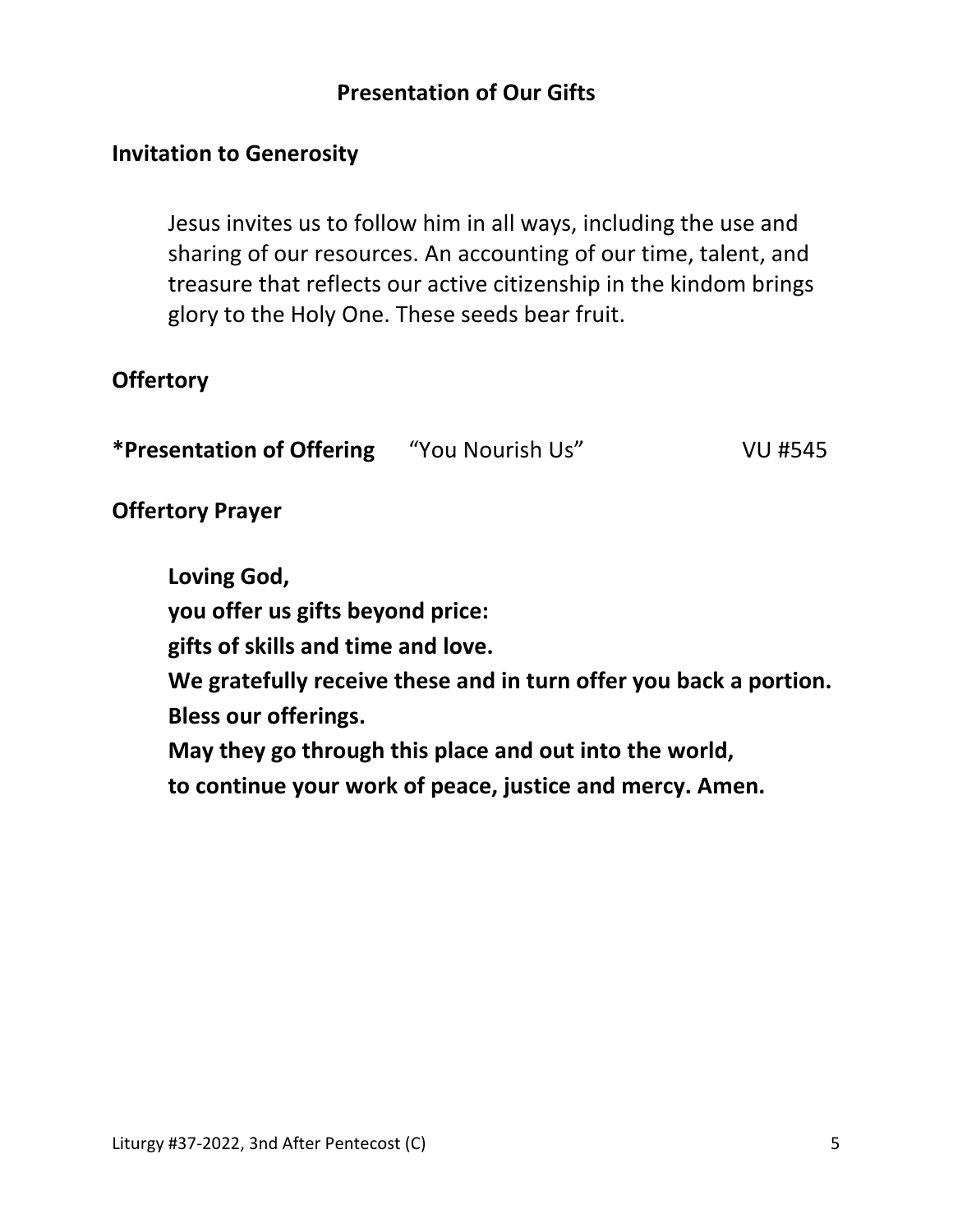## **Listening for the Word**

### **Sacred Word**

#### **Galatians 5:1, 13–25**

For freedom Christ has set us free. Stand firm, therefore, and do not submit again to a yoke of slavery.

For you were called to freedom, brothers and sisters, only do not use your freedom as an opportunity for self-indulgence, but through love become enslaved to one another. For the whole law is summed up in a single commandment, "You shall love your neighbour as yourself." If, however, you bite and devour one another, take care that you are not consumed by one another.

Live by the Spirit, I say, and do not gratify the desires of the flesh. For what the flesh desires is opposed to the Spirit, and what the Spirit desires is opposed to the flesh, for these are opposed to each other, to prevent you from doing what you want. But if you are led by the Spirit, you are not subject to the law. Now the works of the flesh are obvious: sexual immorality, impurity, debauchery, idolatry, sorcery, enmities, strife, jealousy, anger, quarrels, dissensions, factions, envy, drunkenness, carousing, and things like these. I am warning you, as I warned you before: those who do such things will not inherit the kingdom of God.

By contrast, the fruit of the Spirit is love, joy, peace, patience, kindness, generosity, faithfulness, gentleness, and self-control. There is no law against such things. And those who belong to Christ have crucified the flesh with its passions and desires. If we live by the Spirit, let us also be guided by the Spirit.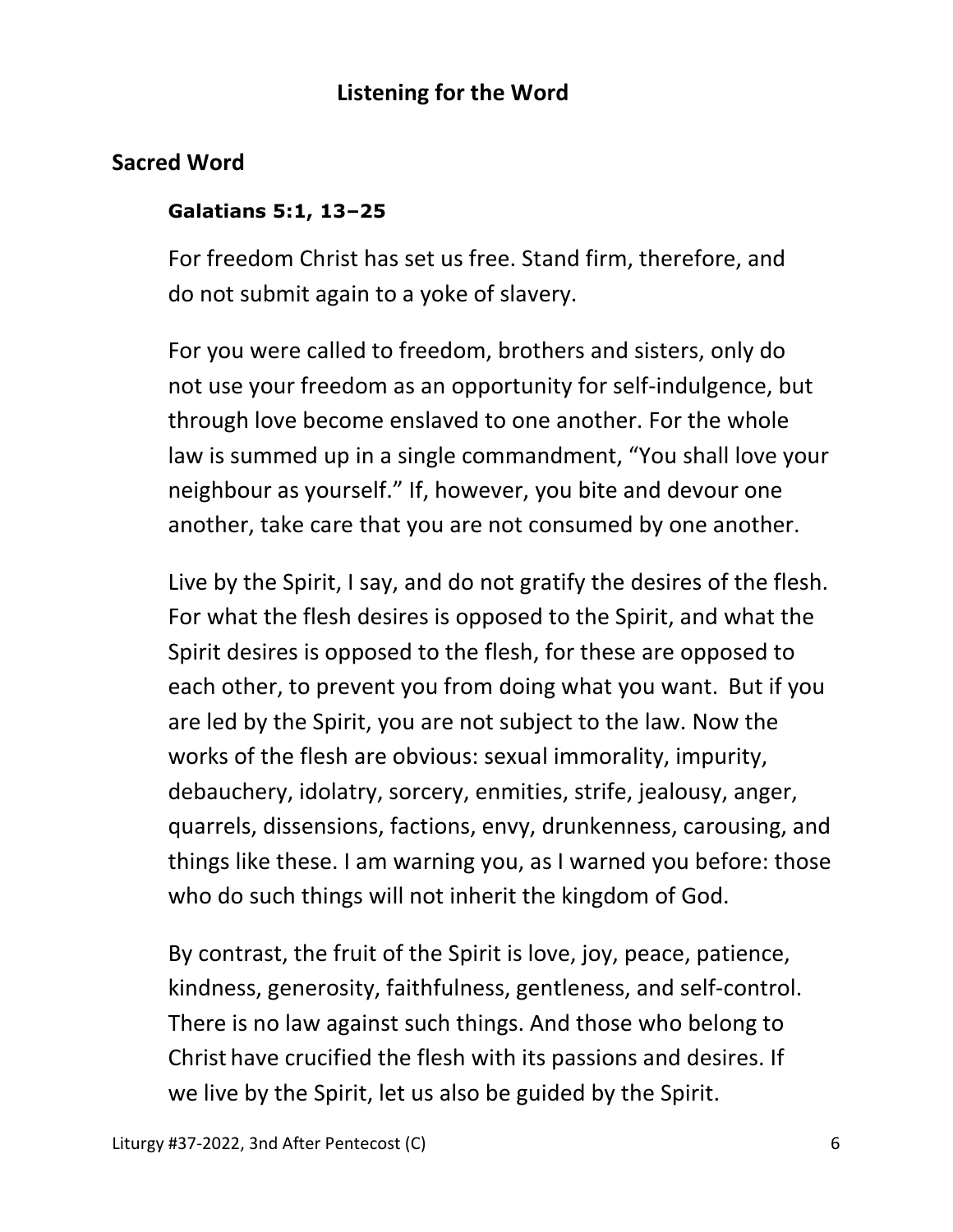#### **Luke 9:51–62**

When the days drew near for him to be taken up, he set his face to go to Jerusalem. And he sent messengers ahead of him. On their way they entered a village of the Samaritans to prepare for his arrival, but they did not receive him because his face was set toward Jerusalem. When his disciples James and John saw this, they said, "Lord, do you want us to command fire to come down from heaven and consume them?" But he turned and rebuked them. Then they went on to another village.

As they were going along the road, someone said to him, "I will follow you wherever you go." And Jesus said to him, "Foxes have holes, and birds of the air have nests, but the Son of Man has nowhere to lay his head." To another he said, "Follow me." But he said, "Lord, first let me go and bury my father." And Jesussaid to him, "Let the dead bury their own dead, but as for you, go and proclaim the kingdom of God." Another said, "I will follow you, Lord, but let me first say farewell to those at my home." And Jesus said to him, "No one who puts a hand to the plow and looks back is fit for the kingdom of God."

#### **Anthem**

**Sermon** 

#### **Reflective Music**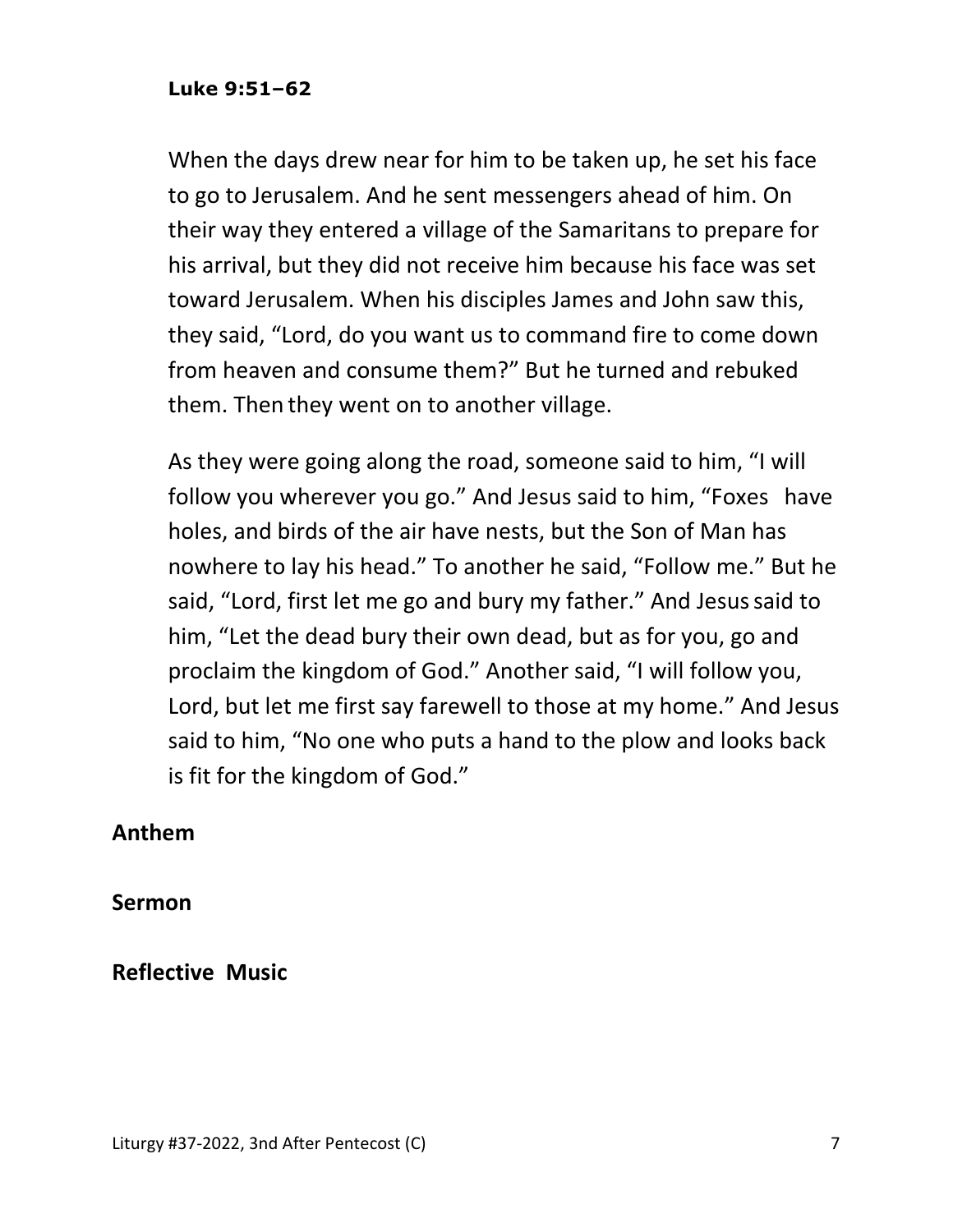# **Prayers of Thanksgiving and Intercession**

Gracious, loving God,

God of the prophets, both ancient and current,

God of our seeking,

 we give you thanks for all those you have sent to us to teach us your ways.

We praise you for the brave strong voices among us who

repeat your words of love, mercy, justice and peace

just when we need to hear them.

We honour you, that you never leave us alone.

 May we be reminded of your presence when we feel discouraged or abandoned.

Grant us a breathing space and gather us up again,

to hear your words afresh;

to renew our spirits;

to live your truth into the world.

 Sometimes we feel left out, left behind by our teachers, even by your Spirit.

Revive us.

Restore us.

Renew us.

We pray this day for all who need to hear you're renewing, refueling word.

Especially we pray for.....

For your love;

for your leaving;

for your constant presence;

we give you thanks and praise. Amen.